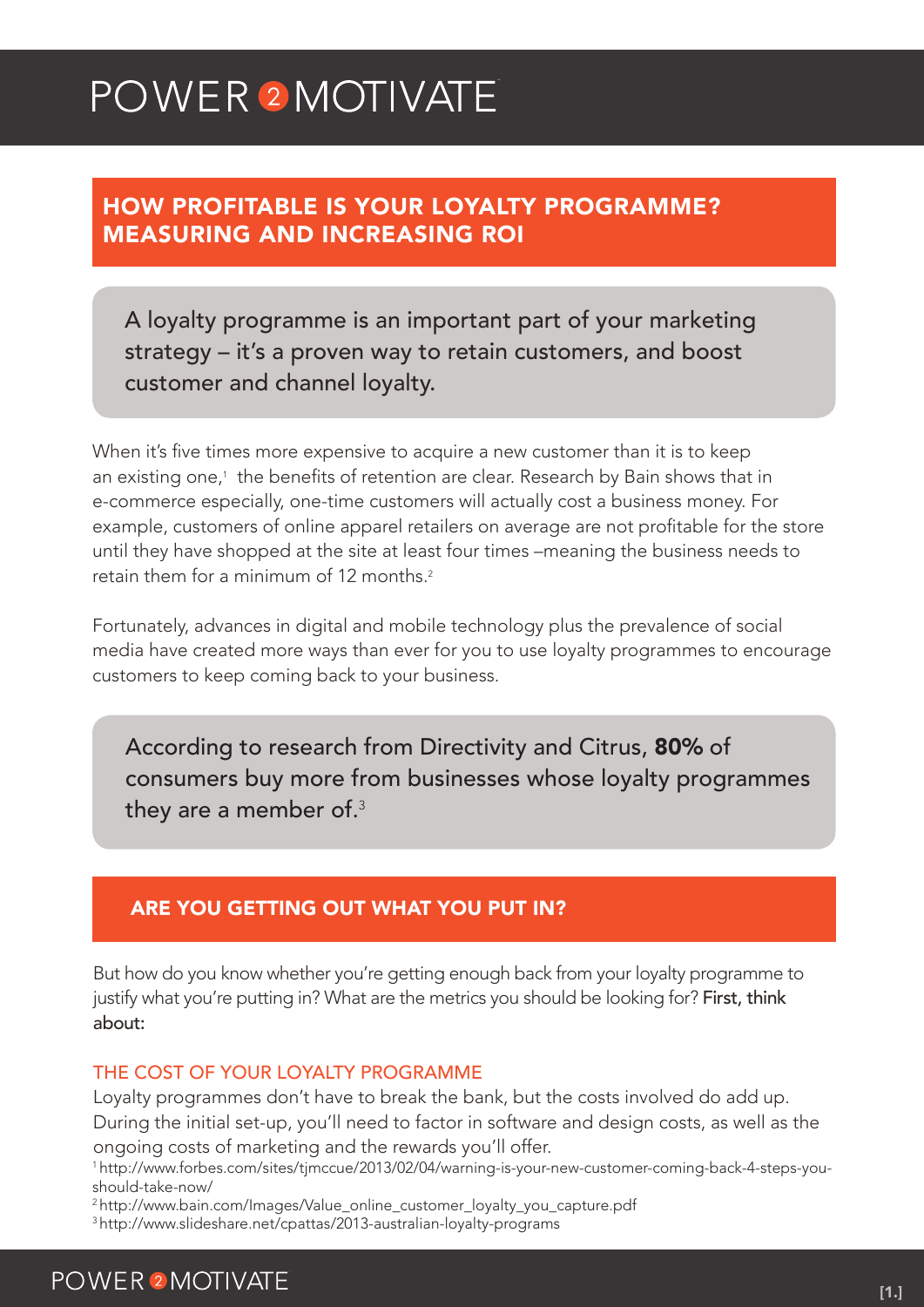#### VERSE THE WORTH OF YOUR CUSTOMERS

In terms of ROI, you can assign each customer or channel partner a value, by looking at four key factors:

- How much do they spend at the moment?
- How much do you predict they'll spend in the future?
- How much would they spend if they were more engaged?

When you add this all up, you get customer lifetime value (CLV) – the total amount a customer will spend at your business in their 'lifetime'. Increase this value, and you know your loyalty programme is working.

#### PUT SYSTEMS IN PLACE

#### 1.BE PREPARED

Before you go live with your loyalty programme, you'll need to be ready to start measuring ROI. Make sure your program information is fully integrated and accessible to the whole company.

It's also important that all your staff are on board. Make the loyalty programme a part of your workplace culture, and create employee structures and incentives to drive it in the right direction. The programme will get more and better results if the whole business is focused on its success.

You'll need to have the technology in place to be able to track progress, and the systems to be able to translate results into measurable data.

#### 2. USE A CUSTOMER DATABASE OR CRM SYSTEM

One of the benefits of having an online loyalty programme (as opposed to an old-fashioned punch card system) is that you can use it to keep track of your customers' information and spending.

Only 29% of small business owners use a CRM system.<sup>4</sup> But it can be an invaluable tool for calculating ROI. There are many CRM systems out there, but some will be better for your business than others, so make sure you check out a few before you purchase.

4 http://www.manta.com/resources/special-projects/e-book-achieving-customer-loyalty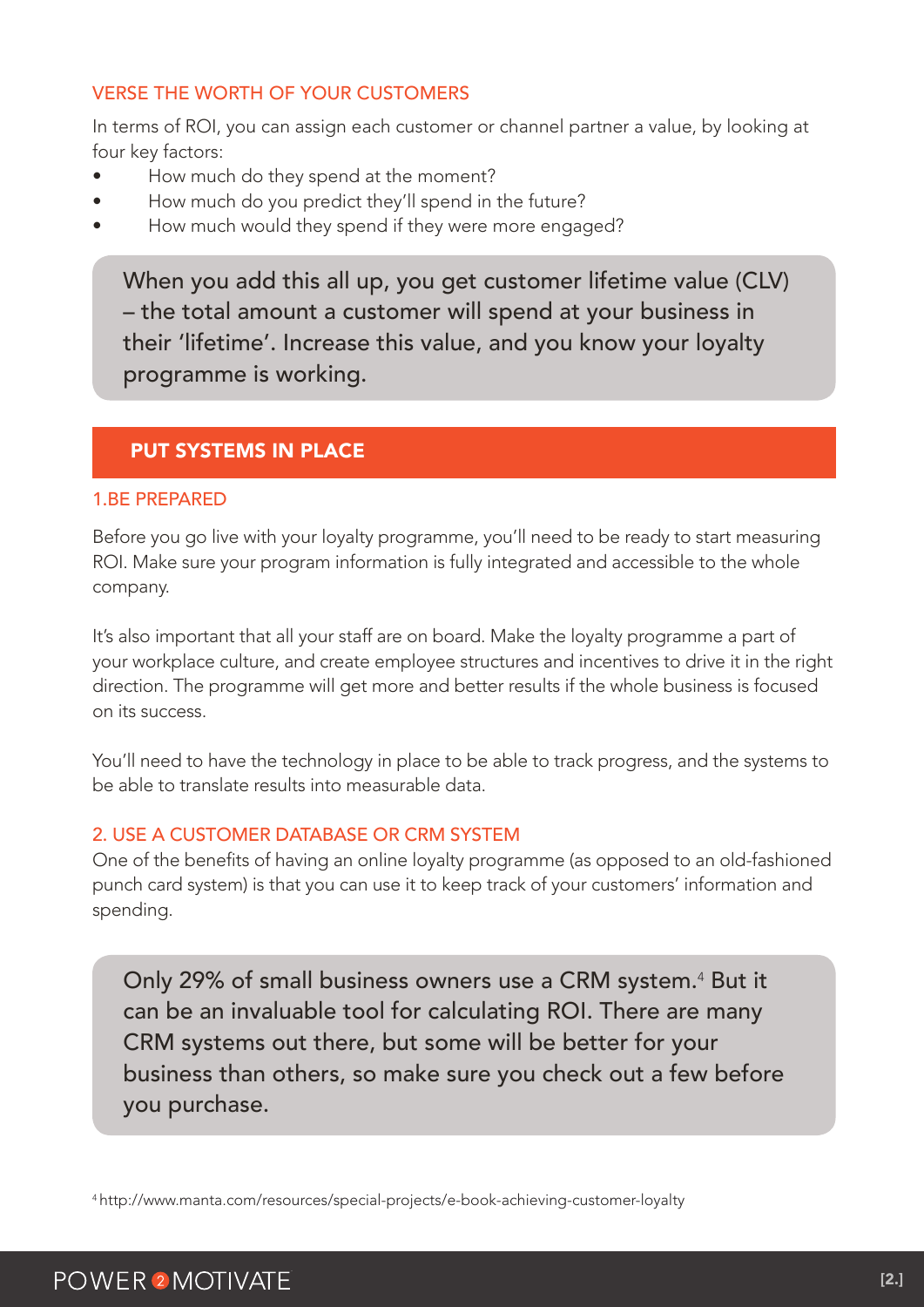#### 3. WORK OUT YOUR METRICS

There are three sets of metrics you can convert to percentages and use to assess the ROI of your loyalty programme:

- 1. Levels of customer engagement with the programme
- 2. Quality of customer service (or resolution rates for customer complaints about the programme)
- 3. Employee knowledge from training (or the level of completion across the company)

These are the three biggest contributors to customer experience – reported by customers to be one of the most influential factors in building loyalty. The higher the percentage of these three factors, the higher the ROI of your programme. Even a small increase can have an impact, as spend increases and your most loyal customers refer their friends.

You can also use a metrics manager to keep track, and help you assign projections for ROI. Assign metrics to categories, such as:

- Engaged customers are predicted to spend x amount (based on average customer spend over a lifetime).
- These customers are estimated to increase this spend by x amount via referrals.
- Using these figures, the jump in revenue can be estimated if engagement increases by  $x\%$ .

#### 4. DRIVE ENGAGEMENT

Most customers today expect a reward even for a low spend. Market saturation, crossbrand promotions and personalised rewards are lifting the bar higher for businesses looking to boost retention with loyalty programmes.

The best ones use tools to drive engagement – social media, gamification and surveying tools. Metrics managers, apart from letting you measure ROI, can also give you extra insights into your customers and their behaviours. With those, you can better tailor your programme to them in future, and ultimately up your ROI.

#### 5. KEEP IT PERSONAL

Remember, the best and most effective rewards are not necessarily financial; both employees and customers are motivated by emotional triggers. They want to feel valued.

As customer appetites for rewards are growing, the challenge for businesses is creating that feeling of appreciation with personalised interactions that convince customers to not only choose you, but choose you again.

Focus and target your approach to your customers and their needs and behaviours. And make sure that, at every level of the business, staff know how important loyalty is, and are committed to improving it.